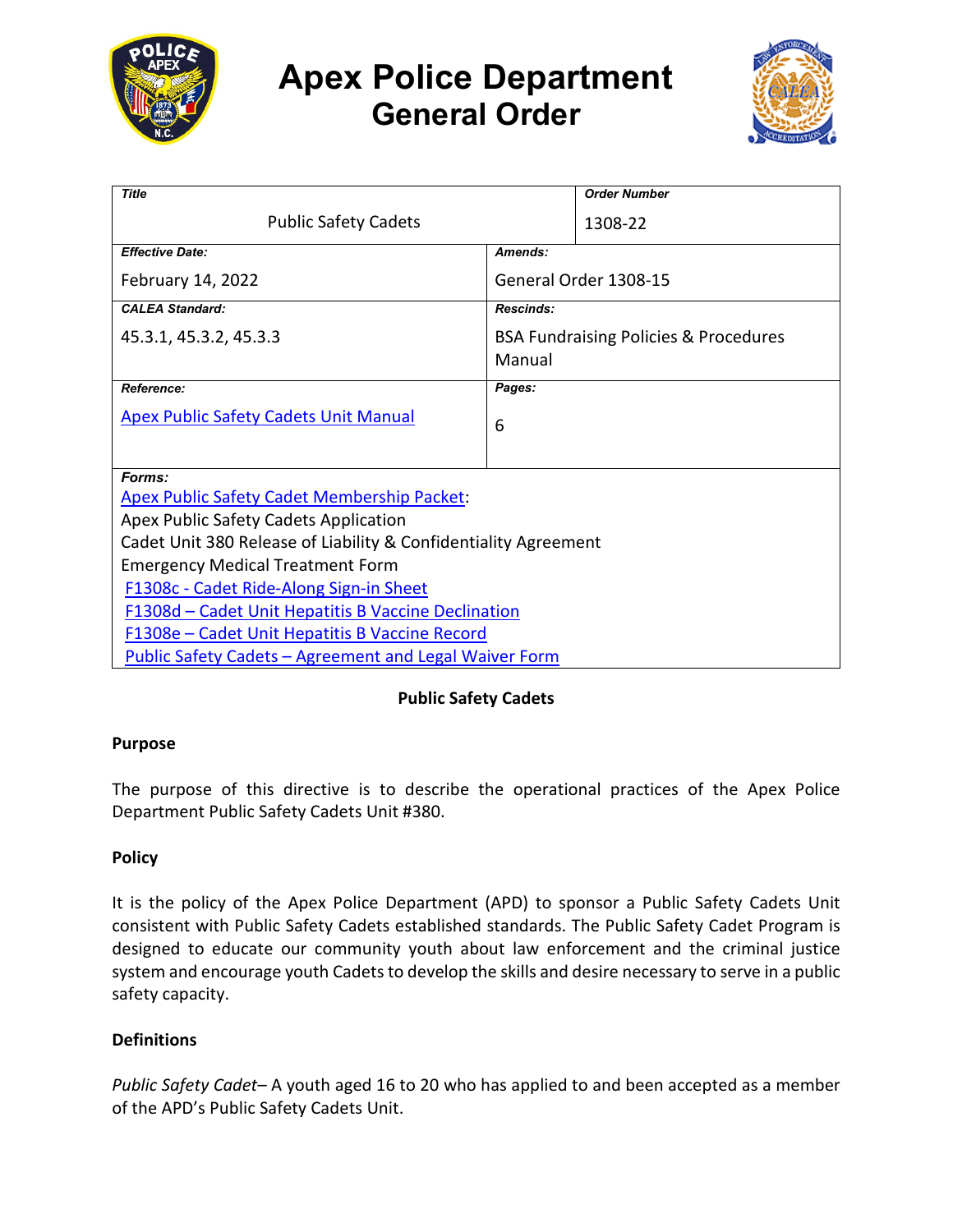*Unit Mentor–* An employee of the APD who has been approved by the Chief of Police and the Public Safety Cadets to supervise and guide the Public Safety Cadets Unit.

#### **Procedures**

## **Selection**

- 1. The selection process will include, at a minimum:
	- Application to the Public Safety Cadets
	- Public Safety Cadets Membership Application
	- Interview by the Unit Mentor or other department personnel
	- A review of qualifications and background check
- 2. All applicants will be subject to a background investigation, which may include the taking of fingerprints and a check of the applicant's criminal history, Administrative Officer of the Court (AOC) records, departmental records, and the NC Division of Motor Vehicle (NCDMV) records, if any.
- 3. Cadets can be removed from the program at any time with or without cause. Reasons for removal include, but are not limited to:
	- Violation of any law, ordinance, statute, or regulation of the Town of Apex (TOA), State of North Carolina, or United States of America
	- Criminal or significant traffic charges filed against the cadet
	- Arrest
	- Violation of the rules, regulation, policies, or procedures of the TOA, APD, and/or the Public Safety Cadets
	- Any other purpose at the recommendation of a Unit Mentor, the Administrative Division Commander, the Deputy Chief or Police, or the Chief of Police
- 4. The Unit Mentor will ensure all newly appointed cadets complete and sign the following documents prior to participating in the Public Safety Cadets Unit Program:
	- *Release of Liability Form*
	- *Emergency Medical Treatment Form*
	- F1308d *Public Safety Cadets Unit Hepatitis B Vaccine Declination*
	- F1308e *Public Safety Cadets Unit Hepatitis B Vaccine Record*

## **Role and Scope of Authority** (45.3.1 (b))

- 1. The role of a Public Safety Cadet is to generally learn about the criminal justice system and, specifically, the law enforcement profession.
- 2. Public Safety Cadets are considered civilian volunteers of the department. (45.3.1 (a))
	- Cadets are not sworn police officers and have no police authority.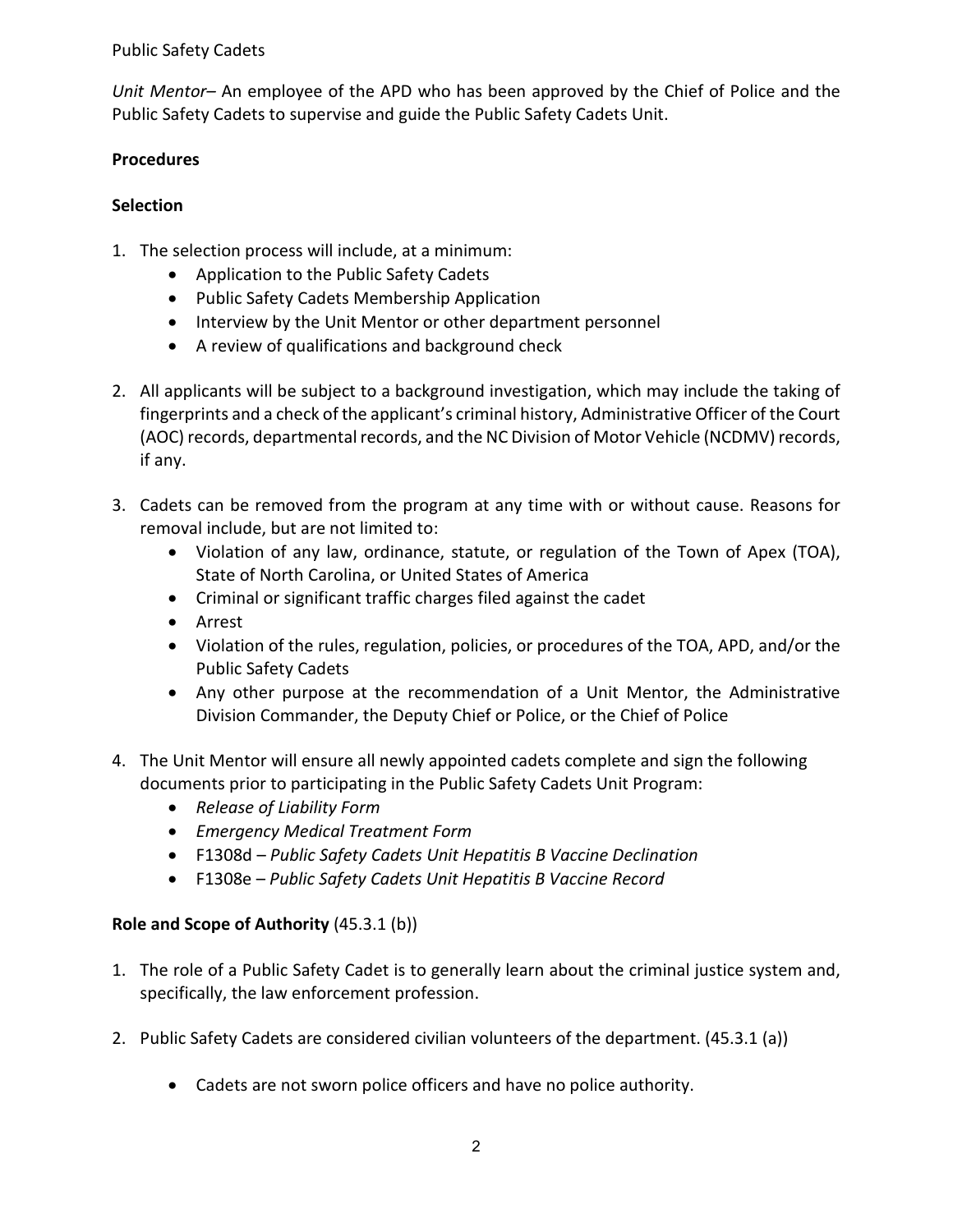- Cadets are not employees of the TOA or APD.
- Cadets will not act or represent themselves as a police officer or employee.
- Cadets will not be used in a position or duty assignment that requires the authority of a sworn police officer.
- 3. The Public Safety Cadet is under the direction and control of Unit Mentors.
	- Unit Mentors are under the command authority of the Administrative Division Commander.
- 4. Public Safety Cadets will wear the approved cadet unit uniform and will be clearly distinguishable from sworn officers. (45.3.3)
	- The cadet unit uniform will be reviewed and approved by the Chief of Police.
- 5. Public Safety Cadets will not possess any firearms, weapons, or less-lethal instruments except as approved by Unit Mentors during approved training or familiarization exercises and only under the supervision of a Unit Mentor or a certified instructor.

## **Duties**

- 1. Duties of Public Safety Cadets include: (45.3.1 (b))
	- Compliance with all laws, ordinances, statutes, and regulations of the TOA, State of North Carolina, or United States of America
	- Compliance with all rules, regulations, policies, and procedures of the TOA, APD, and the Public Safety Cadets
	- Attendance at meetings, events, and functions of the cadet unit
	- Performance of all assigned activities and operations in compliance with instructions, training, and applicable regulations
	- Representation of the TOA, APD and Public Safety Cadets in a professional manner
- 2. Unit Mentors are the primary supervisors and liaisons between the cadet unit and department. Duties of a Unit Mentor include, at a minimum:
	- Supervision of Public Safety Cadets
	- Assisting in the development, review, and updating of the *Apex Public Safety Cadets Unit Manual*, this General Order, and any other applicable written directive
	- Maintaining and updating the Apex Public Safety Cadets Unit Website https://apexcadet.weebly.com/
	- Coordination of all aspects of cadet unit activities to include:
		- $\triangleright$  Meetings
		- $\triangleright$  Field trips
		- $\triangleright$  Activities
		- $\triangleright$  Details
		- $\triangleright$  Personnel issues
		- $\triangleright$  Selection, retention, and removal of cadets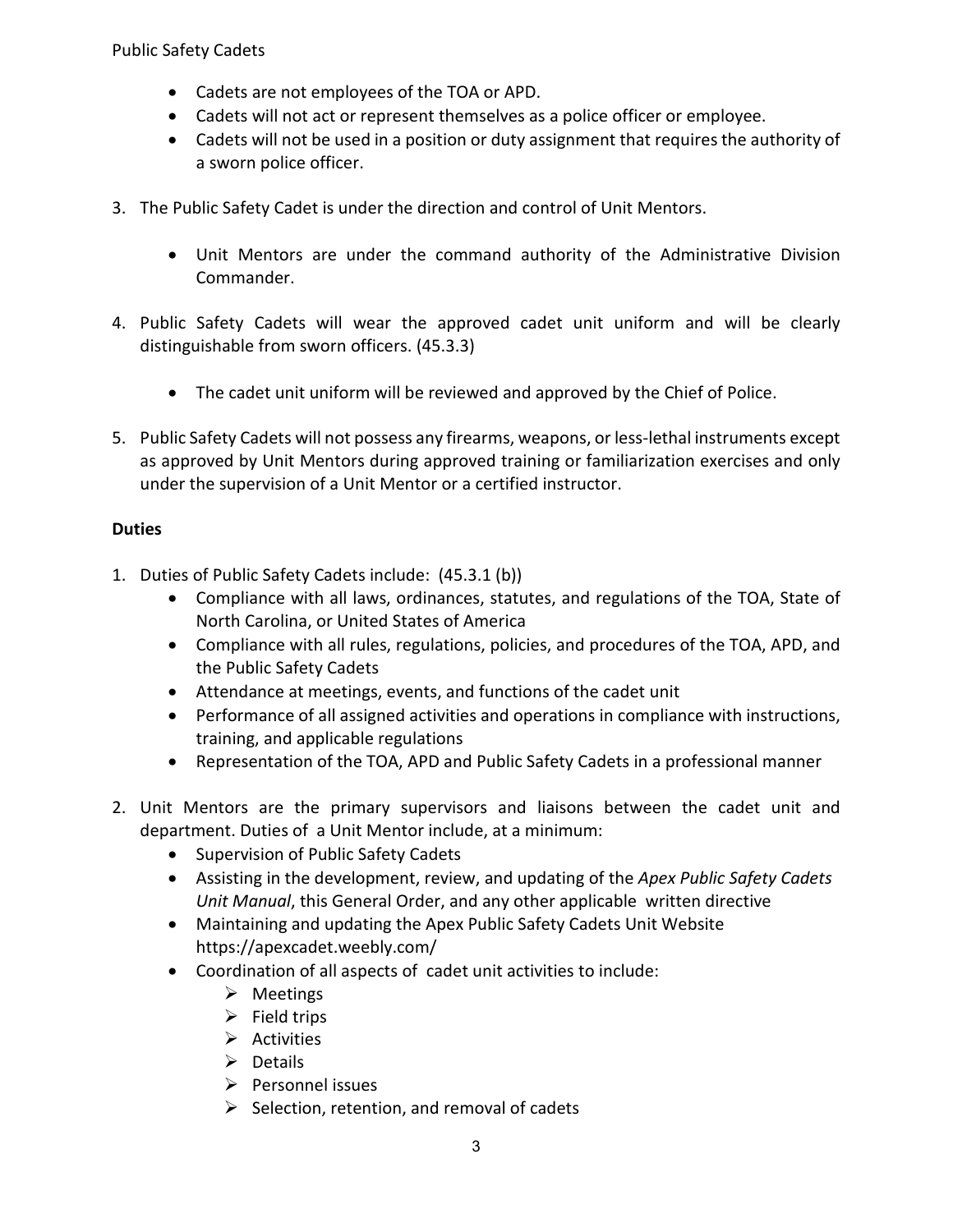- Involvement with Public Safety Cadets at appropriate community events
- Preparation of an annual review and evaluation of the cadet unit
	- $\triangleright$  The written review will be submitted to the Chief of Police through the chain of command no later than February 25<sup>th</sup> of the year following the period subject for review
		- This date may be extended with the written approval of the Chief of Police

## **Training** (45.3.2)

- 1. Public Safety Cadets will participate in training on topics related to their duties and other topics of interest during a cadet unit orientation program and annual training sessions. Training topics may include, but are not limited to:
	- Law Enforcement Operations
	- Criminal Justice System
	- Crime Scene Activities
	- Traffic Enforcement
	- Crash Investigations
	- Communications
	- Community Policing
	- Youth Protection Training: Personal Safety Awareness Training
	- Bloodborne Pathogens and Exposure Plan
	- Traffic Control
	- Police Communications (i.e., police radio, CAD system)
- 2. Before beginning curriculum-based programs, meeting with, and/or being assigned a cadet ride-along, Unit Mentors and other department employees must complete a Youth Protection Training Program through [publicsafetycadets.org.](https://publicsafetycadets.org/default.aspx?menuitemid=1&menusubid=1&menugroup=Public+Home) (**NOTE:** Youth Protection retraining must be completed every two years)
- 3. All Cadets will receive Youth Protection: Personal Safety Awarenesstraining as part of a cadet unit orientation program and will complete a review of this training prior to participating in the department's Ride-along Program.

## **Bloodborne Pathogens Exposure Plan and Medical Release**

- 1. The TOA and APD follows guidelines set forth in the US Department of Labor, Occupational Safety and Health Administration (OSHA) standards for minimizing exposure to bloodborne pathogens (29 CFR Section 1910.1030).
- 2. As a precautionary measure, the department should ensure that cadets receive the following:
	- Training on bloodborne pathogens and the TOA Safety Policy and Procedure 205 *Bloodborne Pathogens Exposure Control Plan*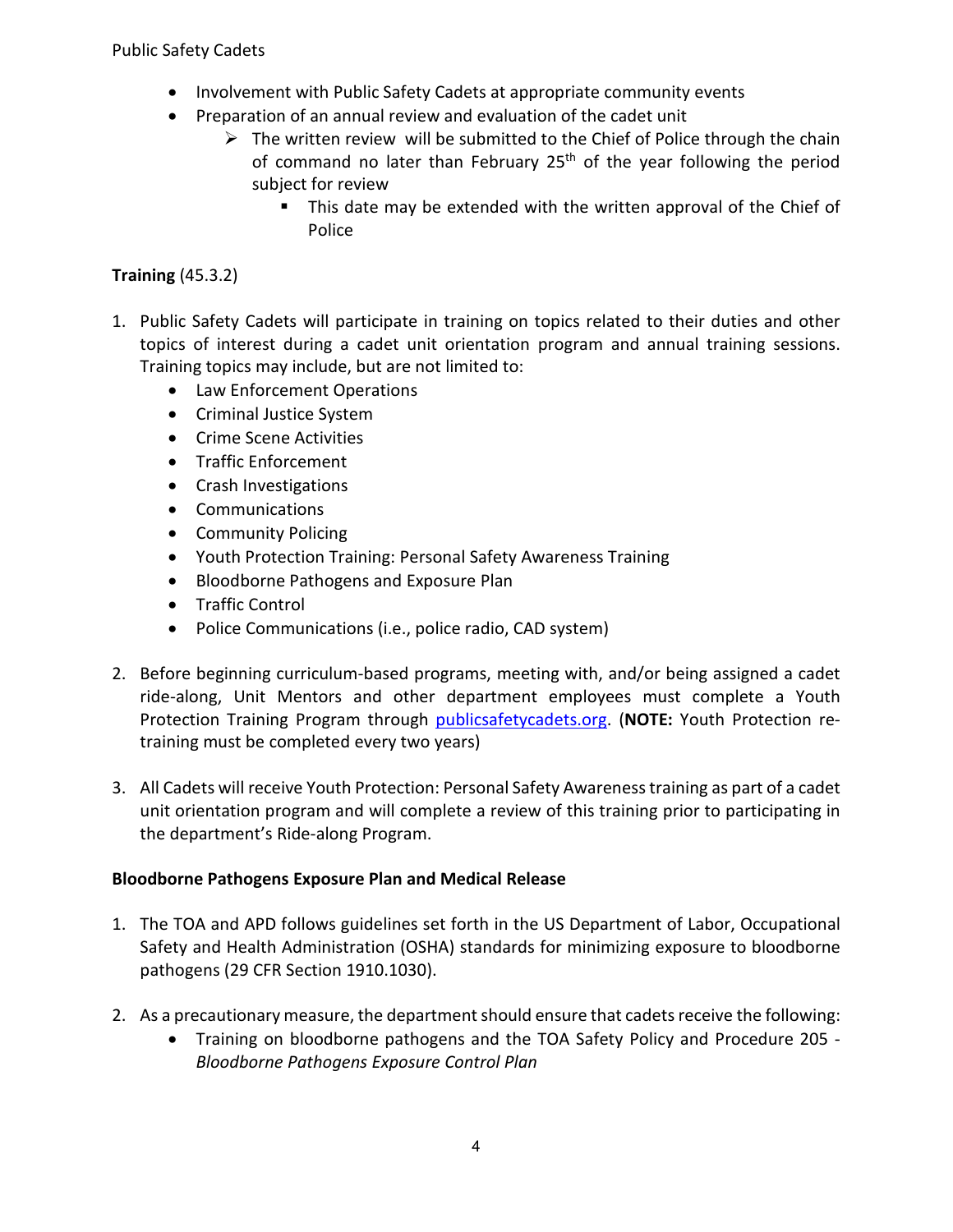- Hepatitis B vaccination (**NOTE:** The cost of the vaccination should be paid by the cadet and/or parent if under 18)
	- $\triangleright$  Cadets who decline the vaccination for whatever reason must sign Form F1308d – *Explorer Unit Hepatitis B Vaccine Declination*
		- **Declination forms for cadets must be maintained by the department** for a minimum of five years
	- $\triangleright$  Cadets electing to receive the Hepatitis B vaccine must have a healthcare provider complete Form F1308e – *Cadet Unit Hepatitis B Vaccine Record*
- 3. Prior to participating in the Public Safety Cadet Unit Program, the cadet and, if under 18 years of age, his/her parent or legal guardian, must complete and sign the *Emergency Medical Treatment Form* authorizing department employees to approve emergency medical treatment as needed.

## **Ride Along**

- 1. Each cadet has the opportunity to ride-along with a sworn officer in accordance with the provisions outlined in the *Apex Public Safety Cadets Unit Manual,* this General Order, and directives regarding the administration, authorization, application process, requirements, activities, and responsibilities related to the department's Ride-along Program addressed in General Order 907 – *[Ride-along Program.](https://powerdms.com/link/APEXPD/document/?id=449558)*
	- Each cadet will be required to demonstrate a clear understanding of the cadet unit policies and procedures before participating in the ride-along.
	- A ride-along will be scheduled by a Unit Mentor and will not exceed the scheduled times unless approved by the Unit Mentor and/or the on-duty supervisor or Watch Commander.
	- Form F1308c *Public Safety Cadet Unit Ride-along Sign-in Sheet* will be used to document the ride-along. (**NOTE:** One sheet may be used for the entire cadet year.)
	- Prior to the ride-along, the cadet and, if under 18 years of age, his/her parent or legal guardian, must have:
		- Read and signed *Cadet Unit 380 Release of Liability Form & Confidentiality Agreement* (**NOTE:** One form can be submitted at the beginning of a calendar year to be used for multiple ride-alongs throughout the year)
		- Read and signed the *Emergency Medical Treatment Form* (**NOTE:** A copy will be provided to the on-duty supervisor or Watch Commander prior to the cadet riding-along)
		- Read and signed form F1308d *Cadet Unit Hepatitis B Vaccine Declination for Unit Youth*
		- Read and signed form F1308e *– Cadet Unit Hepatitis B Vaccine Record*, if not declined, and have received all vaccinations

## **Donations/Fundraiser**